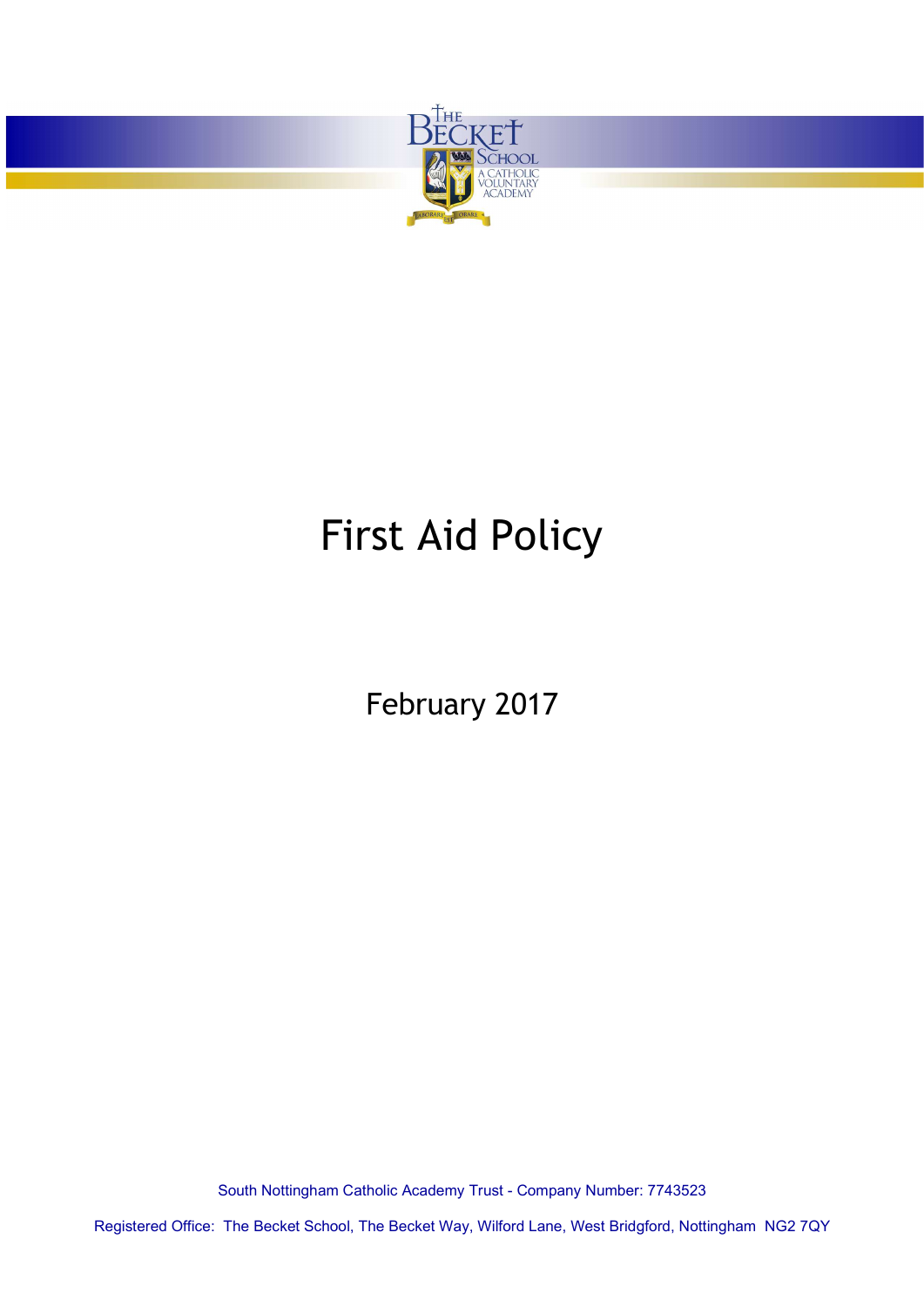### **Contents**

- 1. Legal Background
- 2. Background
- 3. Risk Assessment
- 4. First Aid Staff
- 5. First Aid Provision
- 6. Illness and Minor Injury
- 7. Emergency and Serious Injury
- 8. Automated External Defibrillators (AED)
- 9. Record keeping
- 10. Reporting an Accident

11. Reporting of Injuries, Diseases and Dangerous Occurrences Regulations 1995 (RIDDOR)

- 12. Information about Students' Medical Conditions
- 13. Students with Medical Needs

#### Mission Statement

The Becket is a Catholic school. Our mission is to work in partnership with parents and carers to provide an outstanding Catholic education for all our young people. This means: • Inspiring and motivating young people to achieve their full potential academically, spiritually, socially and in a full range of extra-curricular activities

- Helping young people to grow in the love and knowledge of Jesus Christ
- Developing in young people a deep knowledge and understanding of the Catholic faith

• Practising Gospel values, such as forgiveness and helping those in need, within our school community and in society as a whole.

> Psalm 30:2 O Lord my God, I cried to you for help, and you have healed me.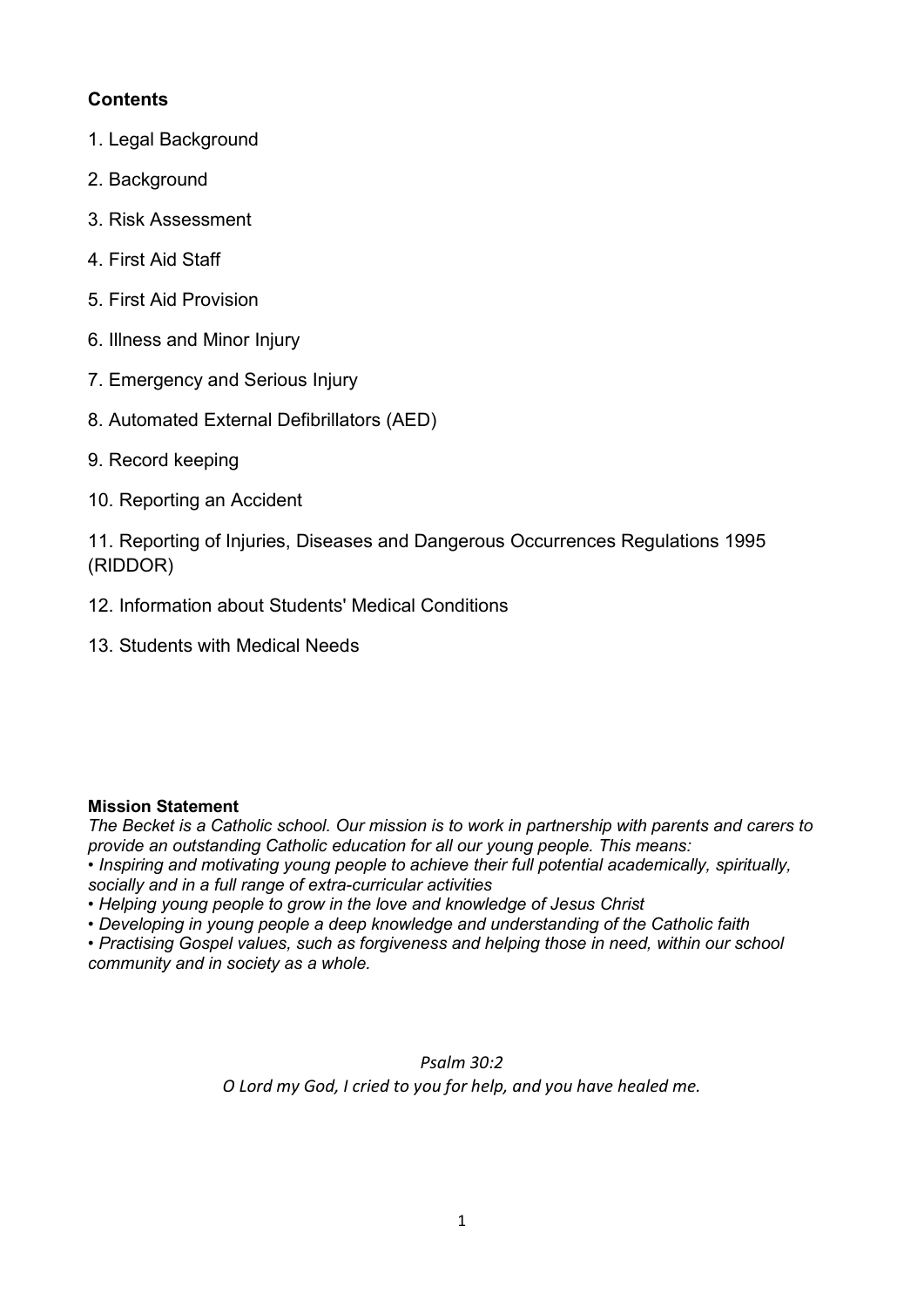# 1. Legal Background

1.1 The Becket School is responsible for the health and safety of students in their care under a range of legislation; the Health and Safety at Work Act etc. 1974 in particular. There are restrictions on what staff may be asked to do, however, teachers and other staff in charge of students have a common law duty to act in a responsible manner to make sure that students are healthy and safe on any of the school's premises and this might, in exceptional circumstances, extend to taking action in an emergency. This duty also extends to teachers leading activities taking place off the school's sites, such as educational visits, outings or field trips.

### 2. Background

2.1 The school will provide adequate and appropriate first aid provision at all times when there are people on the school's premises and for staff and students; ensuring:

- Sufficient numbers of trained personnel as appointed persons and First Aiders to meet the needs of the school - there will be at least one appointed person or First Aider person on the premises at any one time.
- Sufficient and appropriate resources and facilities are available in the school.
- HSE regulations on the reporting of accidents, diseases and occurrences are met.
- To identify the first aid needs of the school in line with the Health and Safety at Work Regulations.
- To ensure that first aid provision is available at all times while people are on the school's premises and also off the premises whilst on educational visits.
- To maintain a record of that training and review it annually.
- To provide relevant training and ensure monitoring of training needs.
- To provide awareness of health and safety issues on educational visits, to prevent where possible potential dangers or accidents.
- To inform staff and parents of first aid arrangements.
- To report, record and where appropriate investigate all accidents.
- To keep accident records and to report to the HSE as required under the Reporting of Injuries, Diseases and Dangerous Occurrences Regulations1995 (RIDDOR) and to the Education Funding Agency (EFA).

 2.2 Within the school's Booking Terms and Conditions, it is the responsibility of any Hirer of school facilities to ensure adequate First Aid and medical support is available for their event.

#### 3. Risk Assessment

3.1 A formal risk review of the school's First Aid Policy is done annually.

3.2 Risk is assessed regularly by the person responsible for Health and Safety in the school.

3.3 Departments which are classed as higher risk; e.g. Science, Technology and P.E. have their own risk assessments which are also reviewed annually.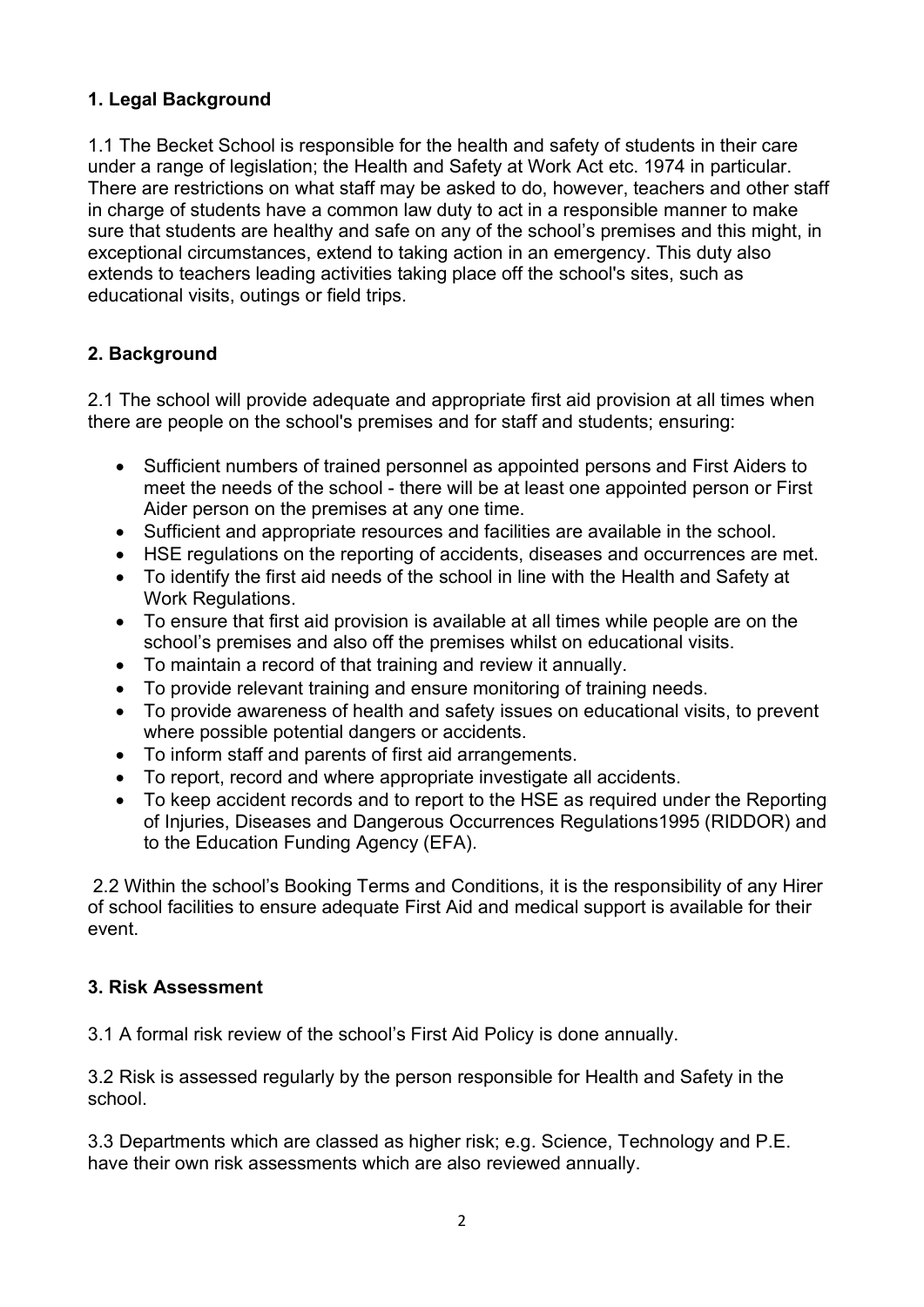# 4. First Aid Staff

4.1 The school will have a First Aid Co-ordinator as well as a number of other qualified First Aiders and Approved Persons. (A list of qualified First Aiders and Approved Persons will be retained in the main school office). The First Aid Co-ordinator will maintain this list and organise first aid training as required.

4.2 Staff should refer students or staff who have had an accident, or have developed medical problems, to a registered First Aider, who will either return the student to the classroom or treat them appropriately. In an emergency, staff should call for First Aid support and give assistance as necessary and if appropriate. All staff are covered legally if they make an error while acting in good faith.

4.3 First aiders are members of staff who have been trained in accordance with standards set by the HSE. Prior to becoming trained, staff will be selected taking into account their:

- reliability, disposition and communication skills;
- aptitude and ability to absorb new knowledge and learn new skills;
- ability to cope with stressful and physically demanding emergency procedures;
- normal duties; these should be such that they may be left to go immediately and rapidly to an emergency.

4.4 On completion of their training, the HSE suggests that first aiders need to be able to apply the following competencies:

a) the ability to act safely, promptly and effectively when an emergency occurs at work;

b) the ability to administer cardio-pulmonary resuscitation (CPR) promptly and effectively;

c) the ability to administer first aid safely, promptly and effectively to a casualty who is unconscious;

d) the ability to administer first aid safely, promptly and effectively to a casualty who is wounded or bleeding;

e) the ability to administer first aid safety, promptly and effectively to a casualty who:

- has been burned or scalded:
- is suffering from an injury to bones, muscles or joints;
- is suffering from shock;
- has an eye injury;
- may be poisoned;
- has been overcome by gas or fumes.

f) the ability to transport a casualty safely as required by the circumstances of the workplace;

g) the ability to recognise common major illness and take appropriate action;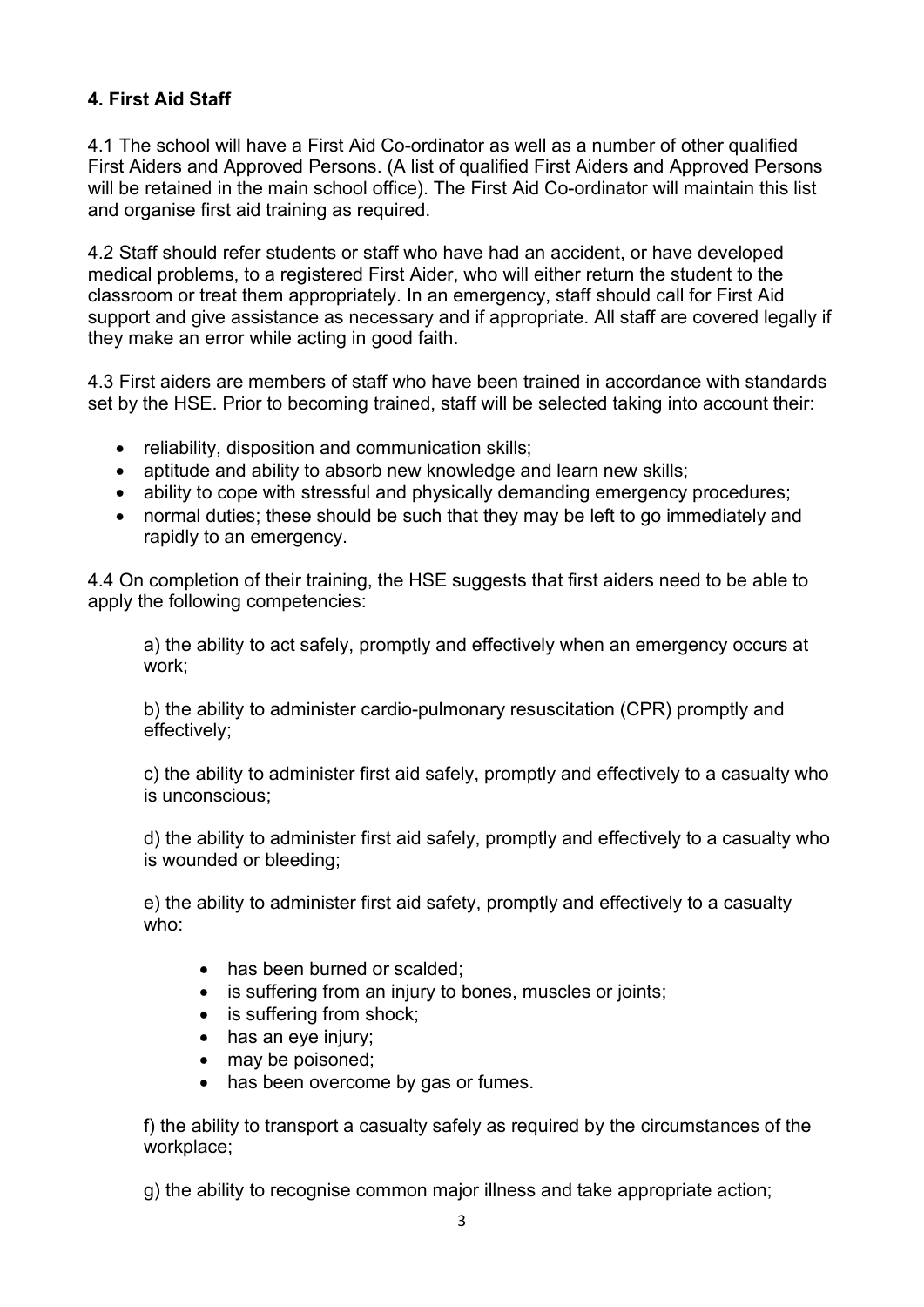h) the ability to recognise minor illnesses and take appropriate action;

i) the ability to maintain simple factual records and provide written information to a doctor or hospital if required.

4.5 First aiders will also be required to demonstrate a knowledge and understanding of the principles of first aid at work, in particular;

a) the importance of personal hygiene in first aid procedures;

b) the legal framework for first aid provision at work;

c) the use of first aid equipment provided in the workplace;

d) the role of the first aider in emergency procedures.

4.6 To ensure these competencies are maintained, First Aid at Work certificates are only valid for three years and refresher training is required prior to their expiry. Once the certificate has expired the person is no longer a 'first aider' and full training will be required, if they wish to remain in this role.

4.7 While the Regulations do not specify the number of first aiders required, the Approved Code of Practice (ACOP) suggests that one first aider when 50 staff are employed with a sliding scale for larger organisations such as an educational establishment.

 4.8 Whilst the provisions do not specifically apply to members of the public e.g. students and visitors, as they are not at work, governmental guidance and good practice would suggest that they are taken into account when assessing need, this aspect has been considered when deciding on the number of first aiders for the school.

4.9 Where first aiders are not available, or not considered a requirement, the relevant manager has a responsibility to appoint a person, or persons, to take charge of the first aid arrangements.

4.10 These appointed persons do not have to be formally trained, but need to have sufficient knowledge and information on the first aid provisions to be able to take charge.

4.11 To satisfy the assessed need at each site appointed persons will be available to take charge of the situation at times when a first aider is not deemed necessary, including;

- Out of normal hours, a member of the site team will be appointed.
- On educational visits, the visit leader will be appointed.

#### 5. First Aid Provision

5.1 First Aid facilities are available in the school. First Aid boxes are also located in classrooms where practical subjects are taught, e.g. Technology, Science, Food and PE. First Aid supplies will be provided for staff in charge of trips and visits.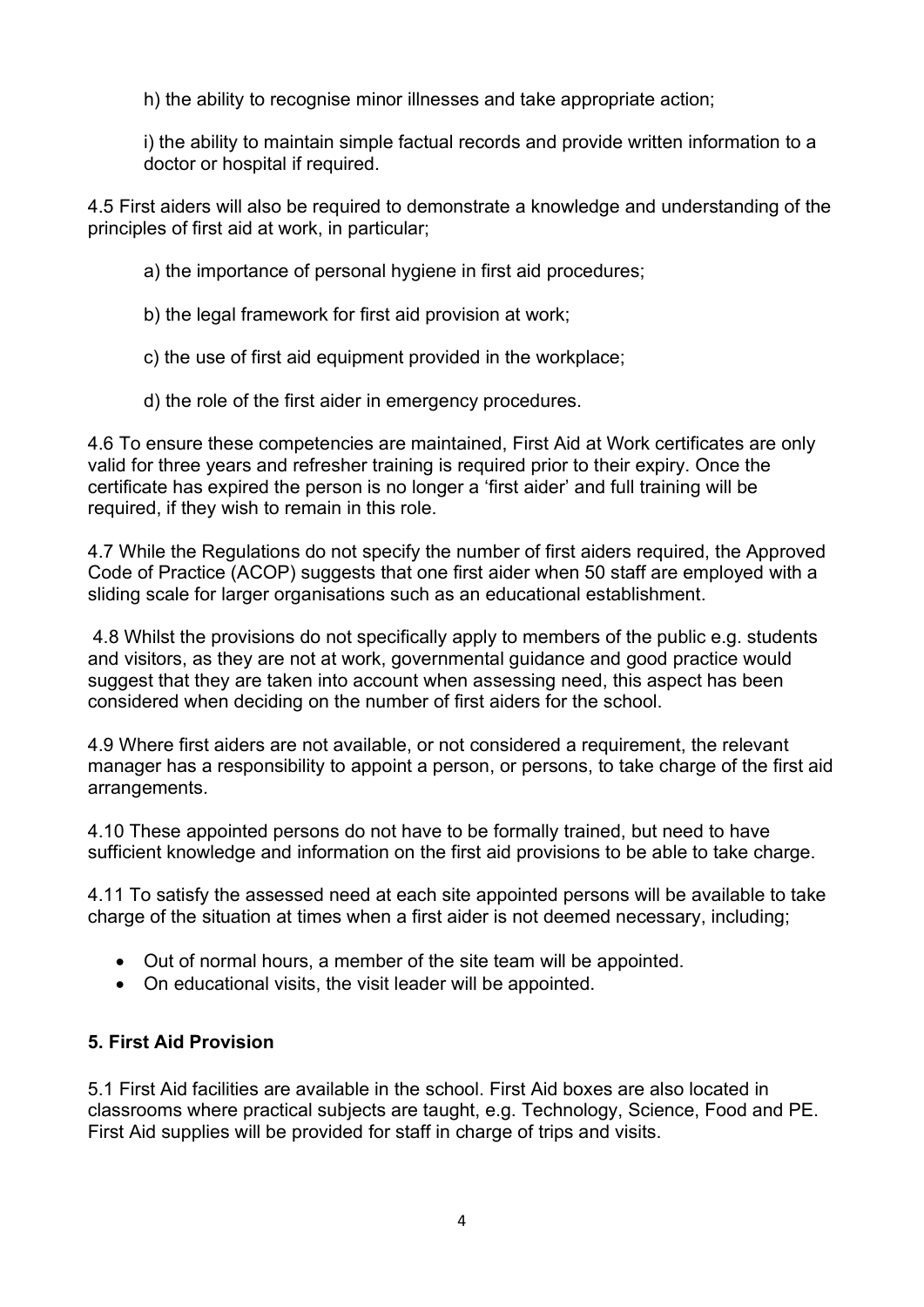#### 6. Illness and Minor Injury

6.1 Parents become responsible for their child if the student is unwell or injured. In order to contact parents quickly, it is essential that changes of address or phone number are entered into SIMS as soon as these are known.

6.2 Students must not leave lessons or their Tutor Group for first aid treatment other than in cases of emergency. Any member of staff who becomes aware that a student is injured, or needs immediate treatment, must send a student to alert a First Aider for assessment and care.

6.3 If necessary, having first informed a member of the Senior Leadership Team, the First Aiders will arrange for the parents to take the student home or to hospital. No-one else should send an ill student home.

# 7. Emergency and Serious Injury

7.1 Normally only the First Aiders will have the responsibility to call an ambulance after being called to an accident or illness, however, any member of staff who may call an ambulance in an emergency. The First Aider will contact the parents/guardians to tell them of their child's injury and whereabouts so that they can go to the hospital. If necessary, the First Aid team may delegate this task to another member of staff. The hospital staff will decide whether to treat the child before the parents arrive.

#### 8. Automated External Defibrillators (AED)

8.1 A defibrillator is used in circumstances where a person's heart goes into ventricular fibrillation (VF) which is a disruption to the hearts electrical activity causing the heart to beat chaotically preventing it from pumping blood around the body. A person in VF can suddenly collapse and lose consciousness. A defibrillator is used to deliver an electric shock to restore the heart to normal rhythm.

8.2 A defibrillator is located in the main school office.

8.3 You do not need to be a trained first aid or medical professional to use the AED as the device uses voice prompts and visual indicators to guide the assistor through the resuscitation sequence when using the defibrillator. The Trust can provide training to staff on the correct use of the AED.

#### 9. Record keeping

9.1 The First Aiders will log all visits to First Aid by students or staff. For accidents/injuries, the First Aider on duty will also make an entry in the Accident Book.

9.2 Staff must make an official record of any injury, minor or major, or 'near miss' in the Accident Book. Any serious injuries such as broken limbs, dislocations and lacerations by contaminated material, must be reported to the Health and Safety Officer. Any such injuries must be reported on a RIDDOR form followed by an in-depth Health and Safety report.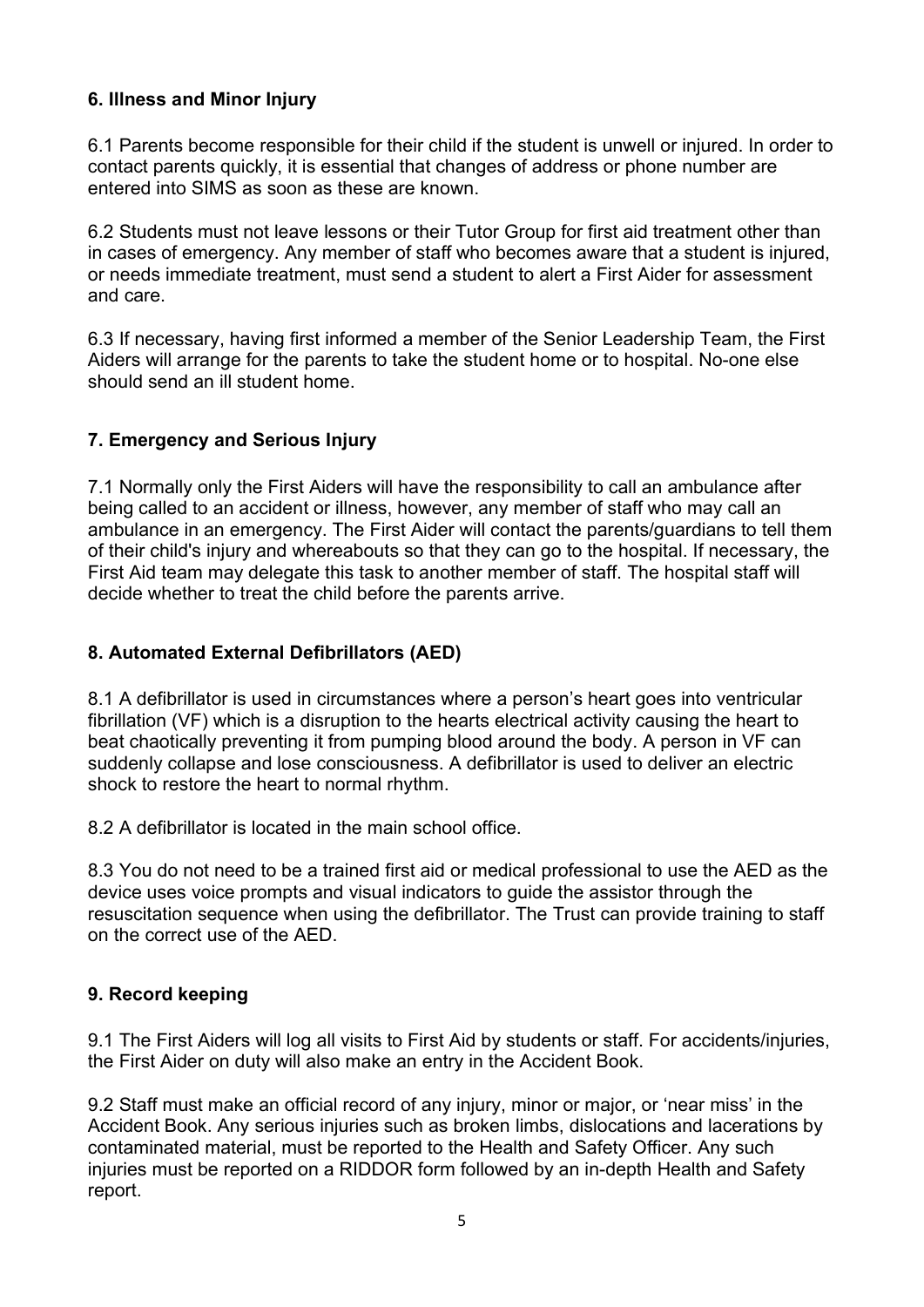#### 10. Reporting an Accident

10.1 Any first aid treatment given on the school's premises or as part of a school related activity should be reported to, and recorded on, an incident report form.

10.2 Any accident occurring on the Academy premises or as part of a school related activity must be reported by the member of staff attending the accident and an Incident report form filled in.

#### 11. Reporting of Injuries, Diseases and Dangerous Occurrences Regulations 1995 (RIDDOR)

11.1 Under the Reporting of Injuries, Diseases and Dangerous Occurrences Regulations 1995 (RIDDOR), some accidents must be reported to the HSE. These include;

- Accidents resulting in death or major injury.
- Accidents which prevent the injured person from; carrying out their normal work for more than 3 days.

11.2 The First Aid Co-ordinator will provide the Business Leader with an analysis of the term's incidents to see if there are any problem areas.

11.3 The First Aider on duty will contact parents first by phone if they are available, then by note, to report any seemingly minor injury, e.g. sprains or twists, which the parent may choose to have examined by a doctor.

#### 12. Information about Students' Medical Conditions

12.1 It is the responsibility of the parents to inform the school about their child's medical conditions.

12.2 Information from parents may be received by the school in a number of ways, such as via the admission form, via letters from parents, via conversations subsequently recorded in writing with tutors. This information should be input immediately onto SIMS.

12.3 Detailed information on medical conditions and emergency contacts will be collected by leaders of residential visits. Parents will be required to complete a declaration agreeing to emergency treatment and confirming that information held by the school is up to date.

#### 13. Students with Medical Needs

13.1 Many students will at some time have a short-term medical condition that may affect their participation in activities. Other students have medical conditions that, if not properly managed, could limit their access to education. These medical conditions include diabetes, asthma, epilepsy and anaphylaxis (extreme allergic reaction). Such students are regarded as having medical needs and will be more at risk than their classmates. In a few cases, individual health care plans may be needed.